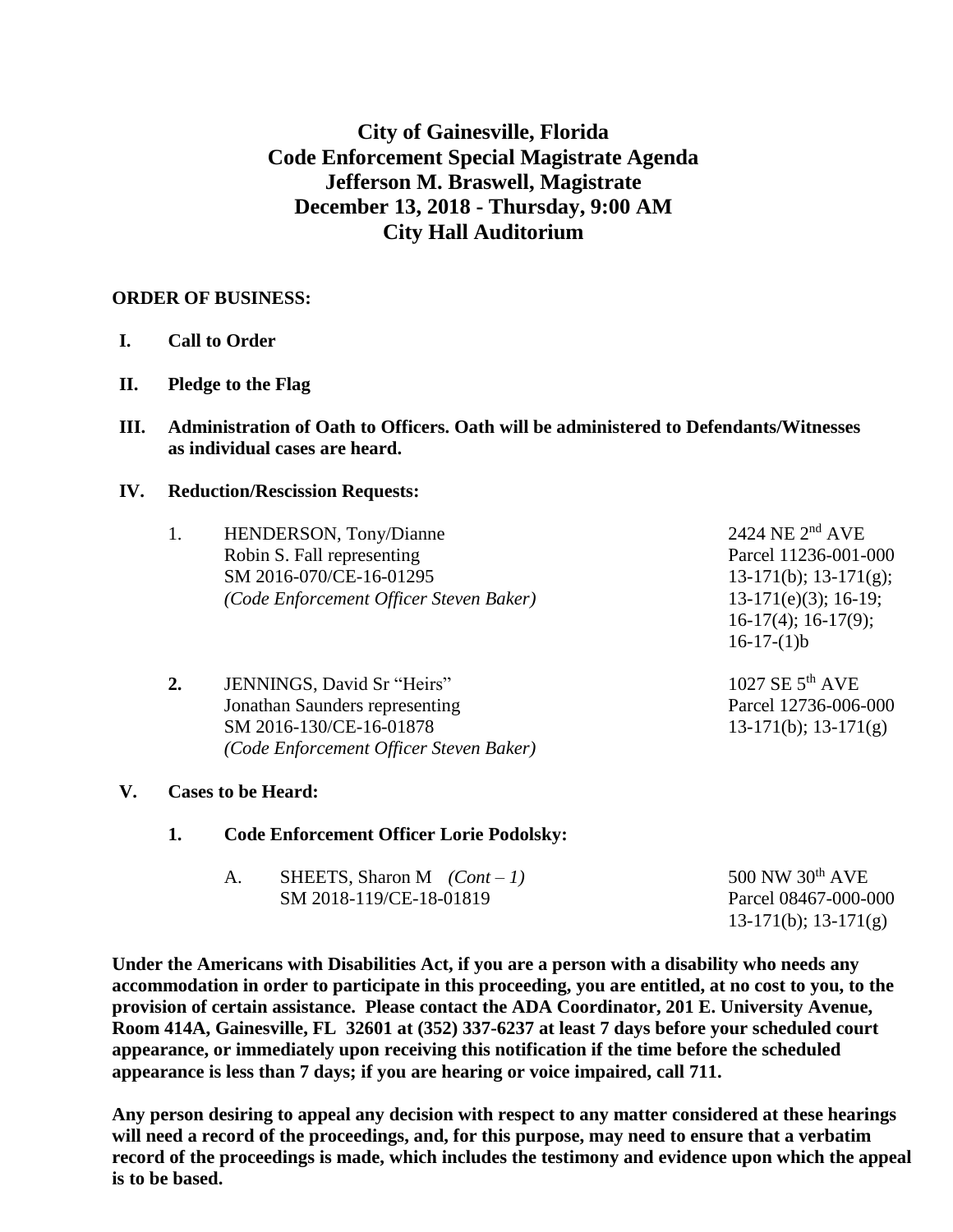|      |                              | SM 2018-133/CE-18-01236                                                                          | Parcel 10975-000-000<br>13-208                                                                                                            |  |
|------|------------------------------|--------------------------------------------------------------------------------------------------|-------------------------------------------------------------------------------------------------------------------------------------------|--|
| VI.  |                              | <b>Continuance Request:</b>                                                                      |                                                                                                                                           |  |
|      | A.                           | Per Lawyer's Request:                                                                            |                                                                                                                                           |  |
|      |                              | 1.<br><b>GOWRI LLC</b><br>SM 2018-137/CE-18-02541<br>(Code Enforcement Officer Greta Moreau)     | 19 W University Ave<br>Parcel 14619-000-000<br>$13-208$ ; $13-207(b)$                                                                     |  |
| VII. | <b>Compliance/Dismissal:</b> |                                                                                                  |                                                                                                                                           |  |
|      | 1.                           | PERRY, Brenda D.<br>SM 2018-128/CE-18-01051<br>(Code Enforcement Officer Steven Baker)           | 736 NE 24th ST<br>Parcel 10905-001-000<br>$13-141(a); 13-181$                                                                             |  |
|      | 2.                           | CADETTE, Maria T<br>SM 2018-117/CE-18-01644<br>(Code Enforcement Officer Samantha Norris)        | 4436 NW 27th TER<br>Parcel 06076-060-039<br>$13-128(a); 13-141(a);$<br>13-96(e); 13-127(13);<br>$13-97(c)$ ; 13-171(e)(3);<br>$13-171(a)$ |  |
|      | 3.                           | <b>WARREN, Dale Curtis</b><br>SM 2018-130/CE-18-01530<br>(Code Enforcement Officer Steven Baker) | 1421 SE 1 <sup>st</sup> AVE<br>Parcel 11746-000-000<br>13-94; 13-76(c)(1);                                                                |  |

- **4.** MORSE, Robert T & Patsy B*(Cont -1)* 3657 NW 41st LN SM 2018-113/CE-18-01842 Parcel 06068-022-000 *(Code Enforcement Officer Samantha Norris)* 13-171(g); 13-181
- **5.** DOUGLAS & Douglas Trustee 4500 NW 6<sup>th</sup> ST SM 2018-129/CE-18-02287 Parcel 08005-001-001 *(Code Enforcement Officer Samantha Norris*) 16-71(a)

13- 171(g); 13-76(f); 13-171(b); 13-92(b); 13-92(a); 13-181

13-171(g); 13-171(b)

- **2. Code Enforcement Officer Greta Moreau:**
	- A. ROSE & Rose *(Cont – 1)* 431 NW 2nd ST SM 2018-121/CE-18-02466 Parcel 14792-000-000

#### **3. Code Enforcement Officer Steven Baker:**

| SMITH, Donna L          | 1645 NE $8th$ AVE    |
|-------------------------|----------------------|
| SM 2018-133/CE-18-01236 | Parcel 10975-000-000 |
|                         | 12.00                |